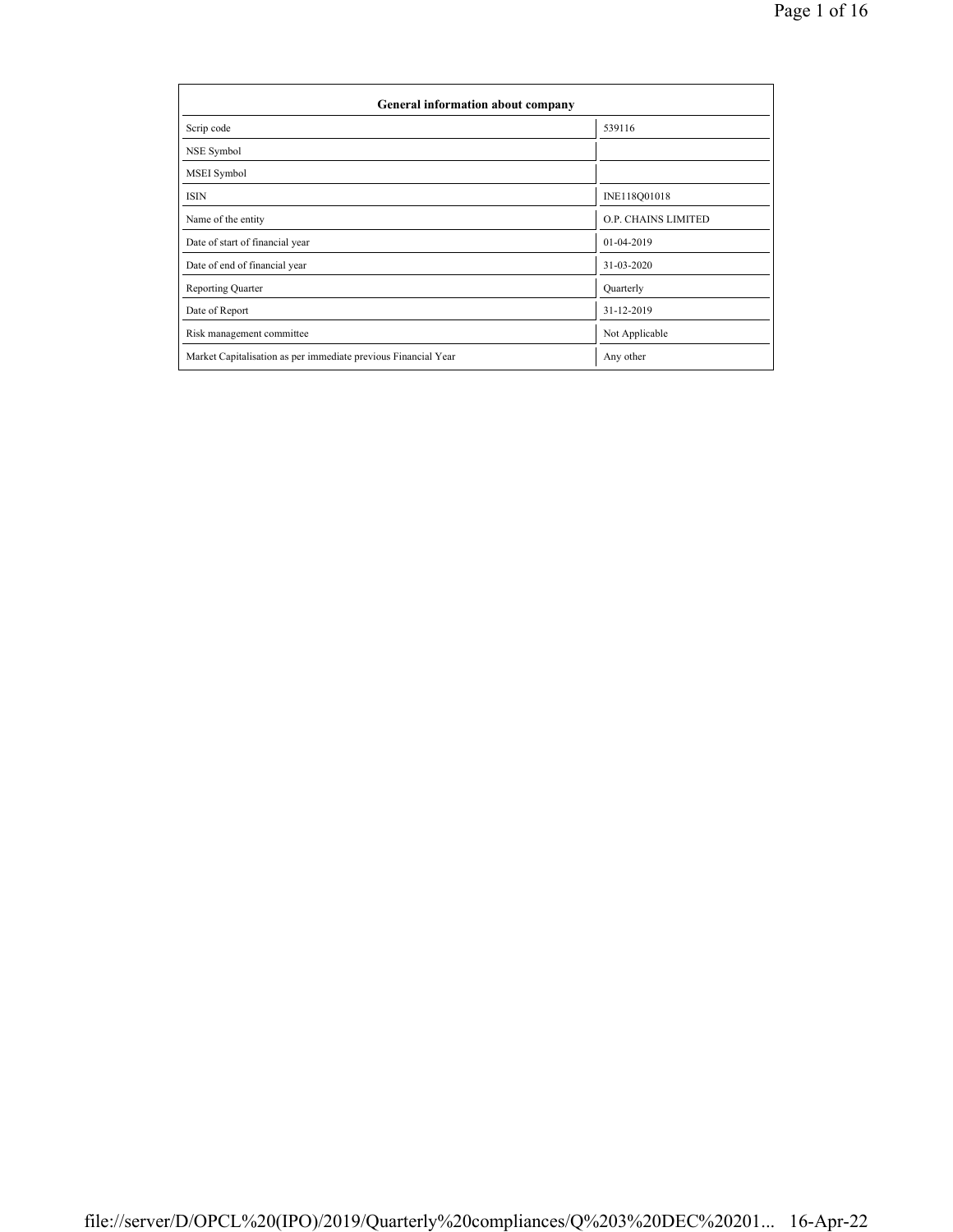|            | <b>Annexure I</b>                                                                                                                                                                                                                                                                                                                                                          |                                                |                                       |                      |                          |                                                                |                                            |                                                                                                                                                  |                                                                                                                                                                      |                                                                                                                                                                           |                                                                                                                                                                                                               |  |              |                |                  |
|------------|----------------------------------------------------------------------------------------------------------------------------------------------------------------------------------------------------------------------------------------------------------------------------------------------------------------------------------------------------------------------------|------------------------------------------------|---------------------------------------|----------------------|--------------------------|----------------------------------------------------------------|--------------------------------------------|--------------------------------------------------------------------------------------------------------------------------------------------------|----------------------------------------------------------------------------------------------------------------------------------------------------------------------|---------------------------------------------------------------------------------------------------------------------------------------------------------------------------|---------------------------------------------------------------------------------------------------------------------------------------------------------------------------------------------------------------|--|--------------|----------------|------------------|
|            |                                                                                                                                                                                                                                                                                                                                                                            |                                                |                                       |                      |                          | Annexure I to be submitted by listed entity on quarterly basis |                                            |                                                                                                                                                  |                                                                                                                                                                      |                                                                                                                                                                           |                                                                                                                                                                                                               |  |              |                |                  |
|            | <b>I. Composition of Board of Directors</b>                                                                                                                                                                                                                                                                                                                                |                                                |                                       |                      |                          |                                                                |                                            |                                                                                                                                                  |                                                                                                                                                                      |                                                                                                                                                                           |                                                                                                                                                                                                               |  |              |                |                  |
|            | Disclosure of notes on composition of board of directors explanatory                                                                                                                                                                                                                                                                                                       |                                                |                                       |                      |                          |                                                                |                                            |                                                                                                                                                  |                                                                                                                                                                      |                                                                                                                                                                           |                                                                                                                                                                                                               |  |              |                |                  |
|            |                                                                                                                                                                                                                                                                                                                                                                            |                                                |                                       |                      |                          |                                                                |                                            | Wether the listed entity has a Regular Chairperson                                                                                               |                                                                                                                                                                      |                                                                                                                                                                           | Yes                                                                                                                                                                                                           |  |              |                |                  |
|            |                                                                                                                                                                                                                                                                                                                                                                            |                                                |                                       |                      |                          |                                                                |                                            | Whether Chairperson is related to MD or CEO                                                                                                      |                                                                                                                                                                      |                                                                                                                                                                           | Yes                                                                                                                                                                                                           |  |              |                |                  |
| PAN        | Whether<br>special<br>resolution<br>Date of<br>Date<br><b>Initial Date</b><br>Category<br>Category 2<br>passed?<br>passing<br>Date of Re-<br>Category 1<br>Date of<br><b>DIN</b><br>3 of<br>of<br>of<br>of directors<br>of directors<br>[Refer Reg.<br>special<br>appointment<br>Birth<br>directors<br>appointment<br>$17(1A)$ of<br>resolution<br>Listing<br>Regulations] |                                                |                                       |                      |                          | cessation                                                      | Tenure<br>of<br>director<br>(in<br>months) | No of<br>Directorship<br>in listed<br>entities<br>including<br>this listed<br>entity (Refer<br>Regulation<br>$17A$ of<br>Listing<br>Regulations) | No of<br>Independent<br>Directorship<br>in listed<br>entities<br>including<br>this listed<br>entity<br>(Refer<br>Regulation<br>$17A(1)$ of<br>Listing<br>Regulations | Number of<br>memberships<br>in Audit/<br>Stakeholder<br>Committee<br>(s) including<br>this listed<br>entity (Refer<br>Regulation<br>$26(1)$ of<br>Listing<br>Regulations) | No of post<br>of<br>Chairperson<br>in Audit/<br>Stakeholder<br>Committee<br>held in<br>listed<br>entities<br>including<br>this listed<br>entity (Refer<br>Regulation<br>$26(1)$ of<br>Listing<br>Regulations) |  |              |                |                  |
| AARPG3149D | 00095313                                                                                                                                                                                                                                                                                                                                                                   | Executive<br>Director                          | Chairperson<br>related to<br>Promoter |                      | $03 -$<br>$04-$<br>1963  | NA                                                             |                                            | 04-12-2001                                                                                                                                       | 01-09-2019                                                                                                                                                           |                                                                                                                                                                           |                                                                                                                                                                                                               |  | $\bf{0}$     | $\sqrt{2}$     | $\boldsymbol{0}$ |
| AAPPG6375H | 00095295                                                                                                                                                                                                                                                                                                                                                                   | Executive<br>Director                          | Not<br>Applicable                     |                      | $07 -$<br>$05 -$<br>1966 | <b>NA</b>                                                      |                                            | 04-12-2001                                                                                                                                       | 01-09-2019                                                                                                                                                           |                                                                                                                                                                           |                                                                                                                                                                                                               |  | $\mathbf{0}$ | $\mathbf{0}$   | $\mathbf{0}$     |
| AAKPA8385Q | 00095300                                                                                                                                                                                                                                                                                                                                                                   | Executive<br>Director                          | Not<br>Applicable                     | CEO-MD               | $03 -$<br>$07 -$<br>1942 | <b>NA</b>                                                      |                                            | 04-12-2001                                                                                                                                       | 01-08-2017                                                                                                                                                           |                                                                                                                                                                           |                                                                                                                                                                                                               |  | $\bf{0}$     | $\mathbf{0}$   | $\mathbf{0}$     |
| AEMPD5500N | 06897314                                                                                                                                                                                                                                                                                                                                                                   | Non-<br>Executive -<br>Independent<br>Director | Not<br>Applicable                     | Employee<br>Director | $26 -$<br>$08 -$<br>1977 | <b>NA</b>                                                      |                                            | 01-07-2014                                                                                                                                       | 23-09-2019                                                                                                                                                           |                                                                                                                                                                           | 60                                                                                                                                                                                                            |  | -1           | $\overline{c}$ | $\overline{2}$   |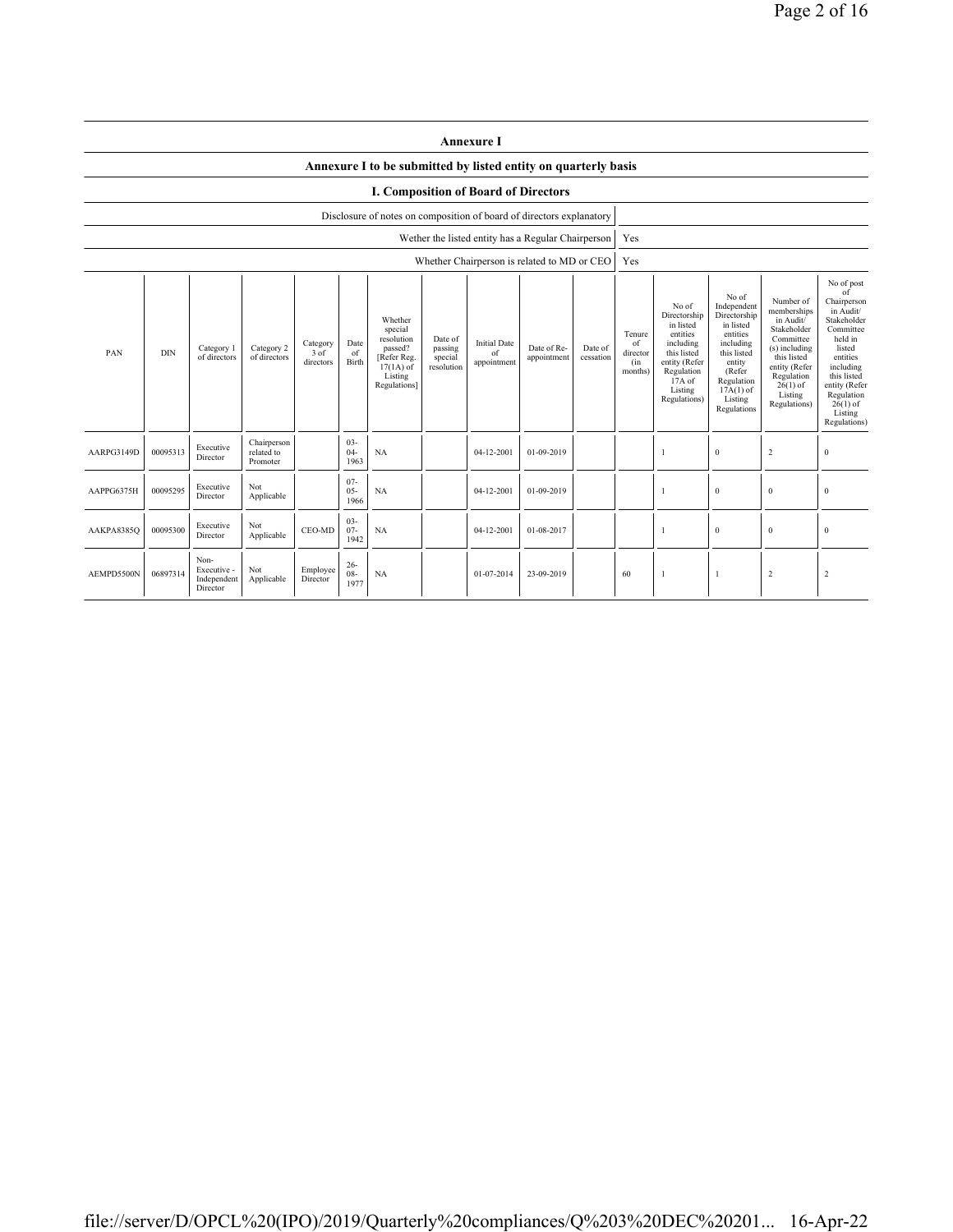|    |                                                    |                                               |            |            |                                                |                                 |                               |                          |                                                                                                      |                                             |                                          | <b>I. Composition of Board of Directors</b> |                      |                                            |                                                                                                                                                |                                                                                                                                                                      |                                      |
|----|----------------------------------------------------|-----------------------------------------------|------------|------------|------------------------------------------------|---------------------------------|-------------------------------|--------------------------|------------------------------------------------------------------------------------------------------|---------------------------------------------|------------------------------------------|---------------------------------------------|----------------------|--------------------------------------------|------------------------------------------------------------------------------------------------------------------------------------------------|----------------------------------------------------------------------------------------------------------------------------------------------------------------------|--------------------------------------|
|    |                                                    |                                               |            |            |                                                |                                 |                               |                          | Disclosure of notes on composition of board of directors explanatory                                 |                                             |                                          |                                             |                      |                                            |                                                                                                                                                |                                                                                                                                                                      |                                      |
|    | Wether the listed entity has a Regular Chairperson |                                               |            |            |                                                |                                 |                               |                          |                                                                                                      |                                             |                                          |                                             |                      |                                            |                                                                                                                                                |                                                                                                                                                                      |                                      |
| Sr | Title<br>(Mr)<br>Ms)                               | Name of<br>the<br>Director                    | PAN        | <b>DIN</b> | Category 1<br>of directors                     | Category<br>$2$ of<br>directors | Category<br>3 of<br>directors | Date<br>of<br>Birth      | Whether<br>special<br>resolution<br>passed?<br>[Refer Reg.<br>$17(1A)$ of<br>Listing<br>Regulations] | Date of<br>passing<br>special<br>resolution | <b>Initial Date</b><br>of<br>appointment | Date of Re-<br>appointment                  | Date of<br>cessation | Tenure<br>of<br>director<br>(in<br>months) | No of<br>Directorship<br>in listed<br>entities<br>including<br>this listed<br>entity (Refer<br>Regulation<br>17A of<br>Listing<br>Regulations) | No of<br>Independent<br>Directorship<br>in listed<br>entities<br>including<br>this listed<br>entity<br>(Refer<br>Regulation<br>$17A(1)$ of<br>Listing<br>Regulations | m <sub>1</sub><br>S<br>er<br>$R_{0}$ |
| 5  | Mr                                                 | <b>RAJESH</b><br><b>KUMAR</b><br><b>GUPTA</b> | ACNPG4255C | 01048355   | Non-<br>Executive -<br>Independent<br>Director | Not<br>Applicable               | Employee<br>Director          | $22 -$<br>$05 -$<br>1964 | NA                                                                                                   |                                             | 01-07-2014                               | 23-09-2019                                  |                      | 60                                         |                                                                                                                                                |                                                                                                                                                                      | $\overline{2}$                       |
| 6  | Mrs                                                | <b>ASTHA</b><br><b>SHARMA</b>                 | BGPPS3272N | 01888937   | Non-<br>Executive -<br>Independent<br>Director | Not<br>Applicable               | Employee<br>Director          | $^{22}_{05}$<br>1980     | NA                                                                                                   |                                             | 01-07-2014                               | 23-09-2019                                  |                      | 60                                         |                                                                                                                                                |                                                                                                                                                                      | $\Omega$                             |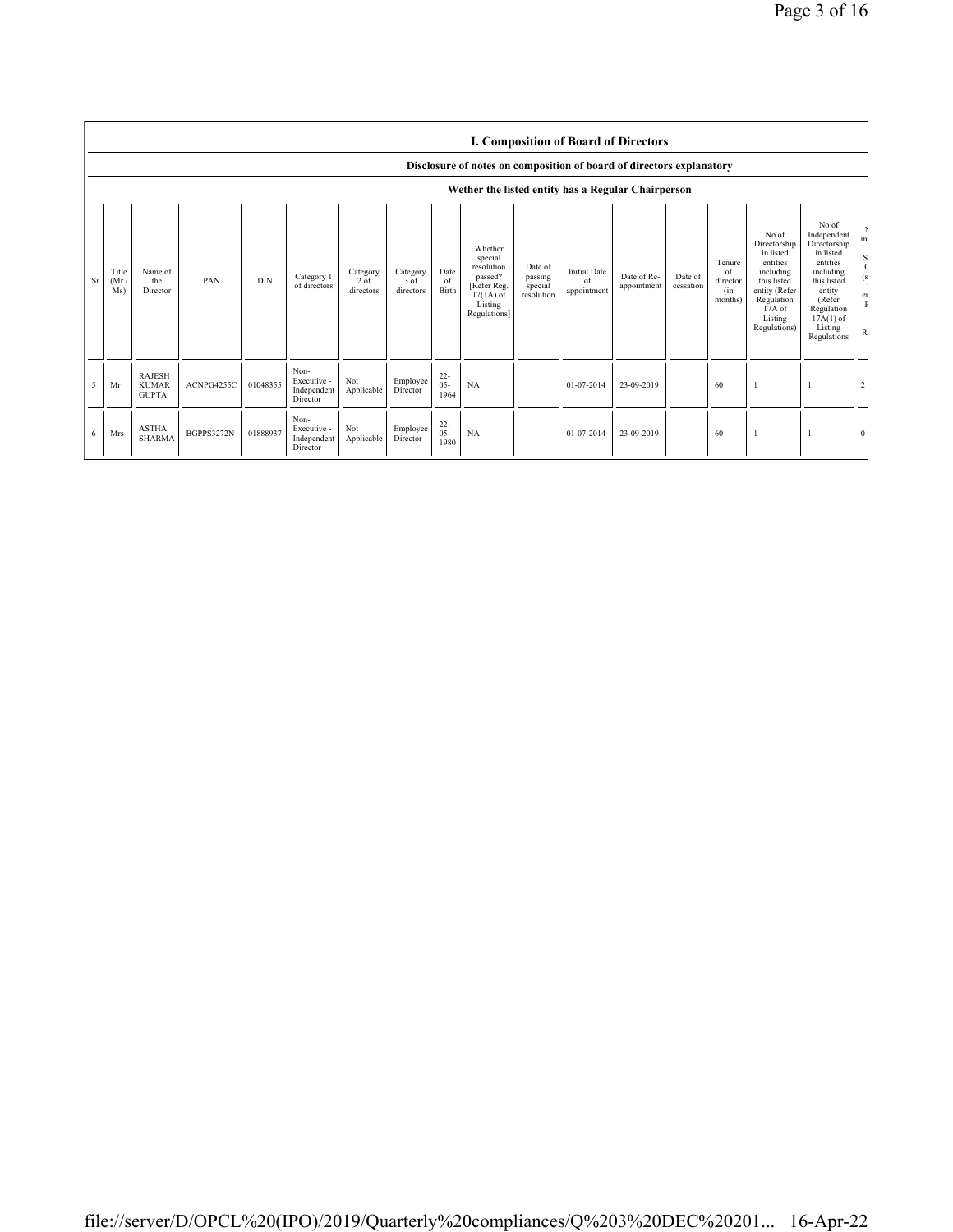|                | <b>Audit Committee Details</b> |                                     |                                                       |                            |                        |                      |         |  |  |
|----------------|--------------------------------|-------------------------------------|-------------------------------------------------------|----------------------------|------------------------|----------------------|---------|--|--|
|                |                                |                                     | Whether the Audit Committee has a Regular Chairperson |                            | Yes                    |                      |         |  |  |
| <b>Sr</b>      | <b>DIN</b><br>Number           | Name of Committee<br>members        | Category 1 of directors                               | Category 2 of<br>directors | Date of<br>Appointment | Date of<br>Cessation | Remarks |  |  |
|                | 06897314                       | <b>AMOL DONERIA</b>                 | Non-Executive -<br><b>Independent Director</b>        | Chairperson                | 23-09-2019             |                      |         |  |  |
| $\overline{2}$ | 01048355                       | <b>RAJESH KUMAR</b><br><b>GUPTA</b> | Non-Executive -<br><b>Independent Director</b>        | Member                     | 23-09-2019             |                      |         |  |  |
| 3              | 00095313                       | <b>ASHOK KUMAR</b><br>GOYAL         | <b>Executive Director</b>                             | Member                     | $01 - 09 - 2019$       |                      |         |  |  |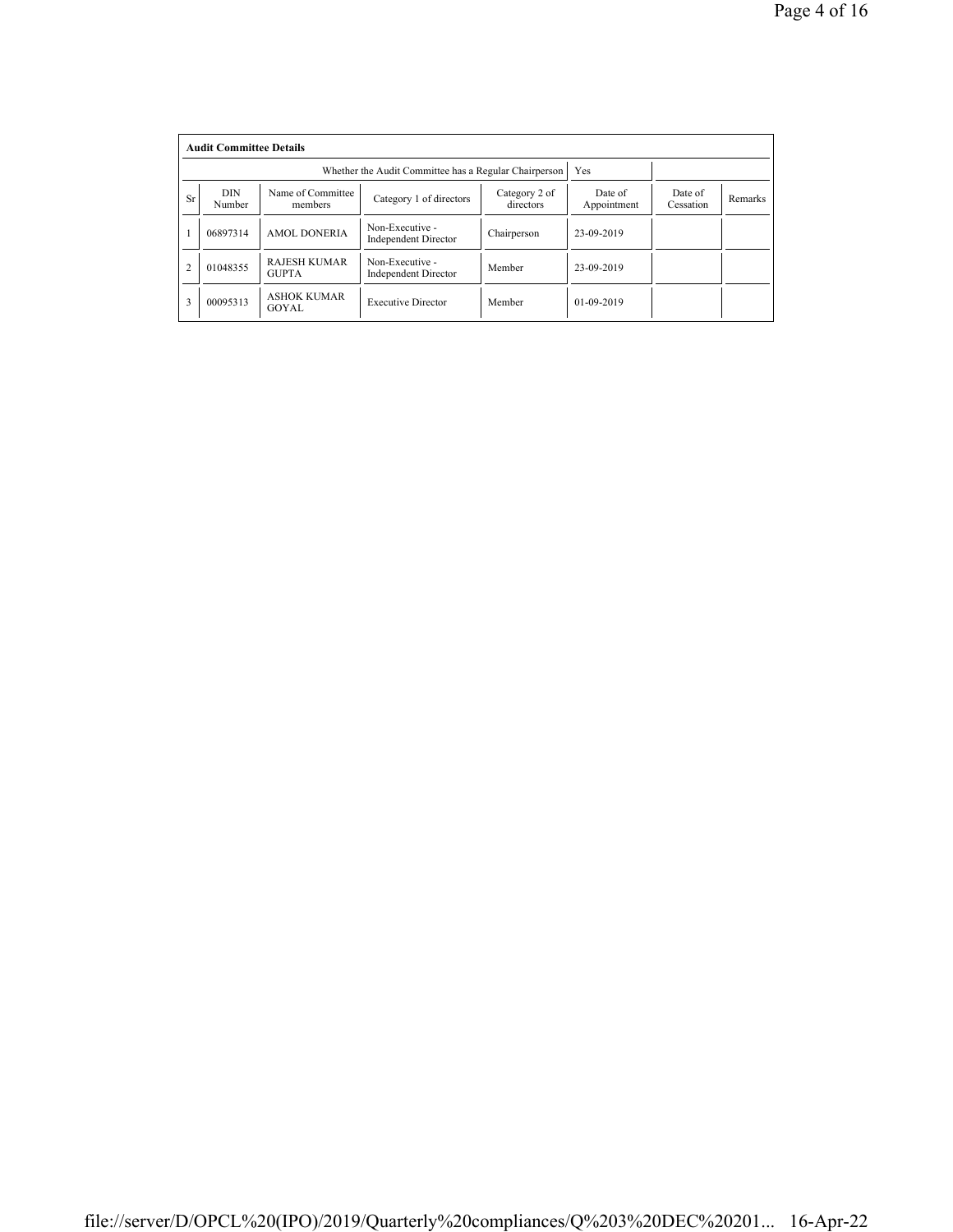|           | Nomination and remuneration committee |                                                                             |                                                |                            |                        |                      |         |  |  |
|-----------|---------------------------------------|-----------------------------------------------------------------------------|------------------------------------------------|----------------------------|------------------------|----------------------|---------|--|--|
|           |                                       | Whether the Nomination and remuneration committee has a Regular Chairperson |                                                | Yes                        |                        |                      |         |  |  |
| <b>Sr</b> | <b>DIN</b><br>Number                  | Name of Committee<br>members                                                | Category 1 of directors                        | Category 2 of<br>directors | Date of<br>Appointment | Date of<br>Cessation | Remarks |  |  |
|           | 01048355                              | <b>RAJESH KUMAR</b><br><b>GUPTA</b>                                         | Non-Executive -<br><b>Independent Director</b> | Chairperson                | 23-09-2019             |                      |         |  |  |
|           | 06897314                              | <b>AMOL DONERIA</b>                                                         | Non-Executive -<br><b>Independent Director</b> | Member                     | 23-09-2019             |                      |         |  |  |
| 3         | 01888937                              | <b>ASTHA SHARMA</b>                                                         | Non-Executive -<br><b>Independent Director</b> | Member                     | 23-09-2019             |                      |         |  |  |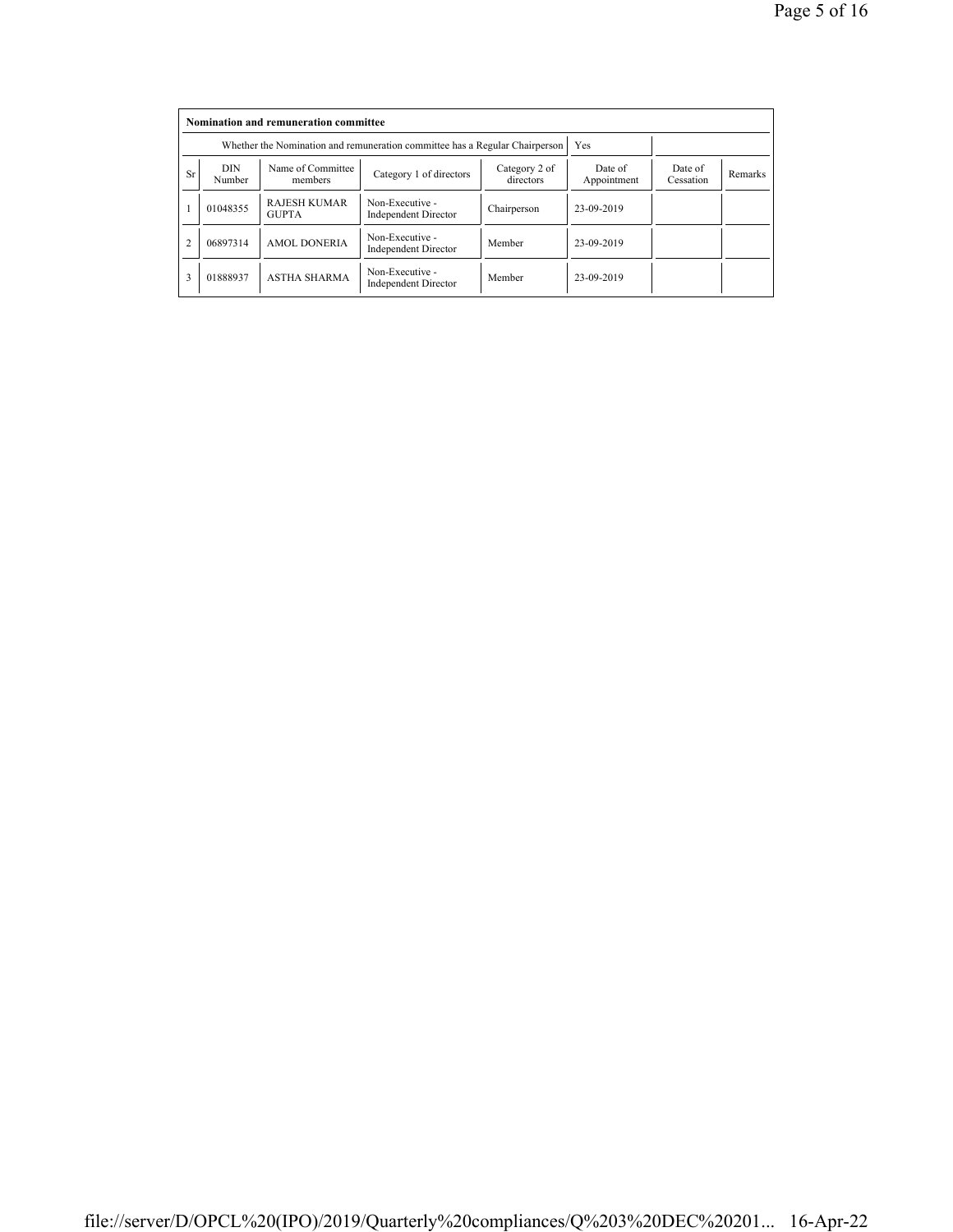|                | <b>Stakeholders Relationship Committee</b> |                                                                           |                                                |                            |                        |                      |         |  |  |
|----------------|--------------------------------------------|---------------------------------------------------------------------------|------------------------------------------------|----------------------------|------------------------|----------------------|---------|--|--|
|                |                                            | Whether the Stakeholders Relationship Committee has a Regular Chairperson |                                                | Yes                        |                        |                      |         |  |  |
| <b>Sr</b>      | <b>DIN</b><br>Number                       | Name of Committee<br>members                                              | Category 1 of directors                        | Category 2 of<br>directors | Date of<br>Appointment | Date of<br>Cessation | Remarks |  |  |
|                | 06897314                                   | <b>AMOL DONERIA</b>                                                       | Non-Executive -<br><b>Independent Director</b> | Chairperson                | 23-09-2019             |                      |         |  |  |
| $\overline{2}$ | 01048355                                   | <b>RAJESH KUMAR</b><br><b>GUPTA</b>                                       | Non-Executive -<br><b>Independent Director</b> | Member                     | 23-09-2019             |                      |         |  |  |
| 3              | 00095313                                   | <b>ASHOK KUMAR</b><br>GOYAL                                               | <b>Executive Director</b>                      | Member                     | $01-09-2019$           |                      |         |  |  |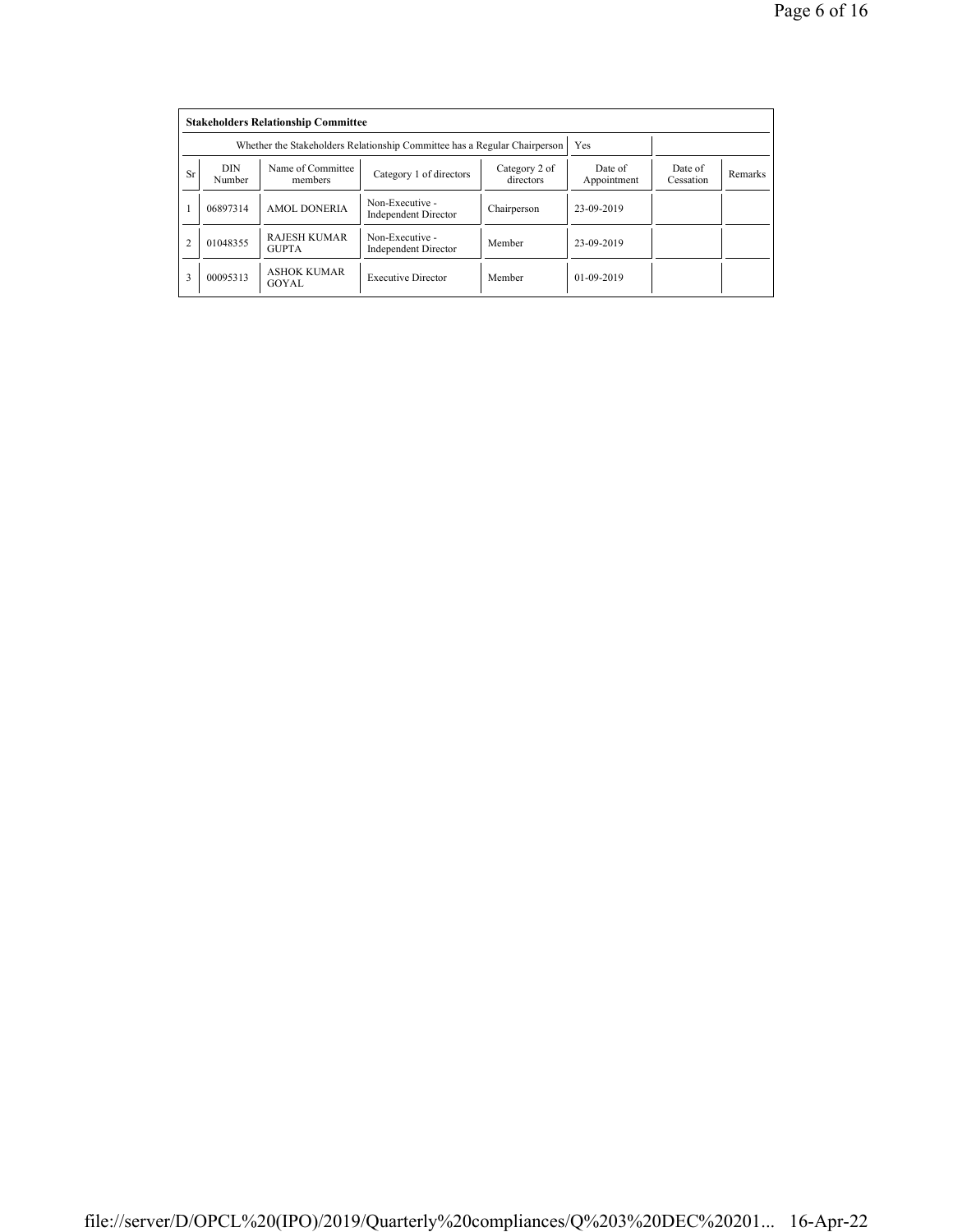|    | <b>Risk Management Committee</b> |                                                                 |                            |                            |                        |                      |         |  |  |
|----|----------------------------------|-----------------------------------------------------------------|----------------------------|----------------------------|------------------------|----------------------|---------|--|--|
|    |                                  | Whether the Risk Management Committee has a Regular Chairperson |                            |                            |                        |                      |         |  |  |
| Sr | DIN<br>Number                    | Name of Committee<br>members                                    | Category 1 of<br>directors | Category 2 of<br>directors | Date of<br>Appointment | Date of<br>Cessation | Remarks |  |  |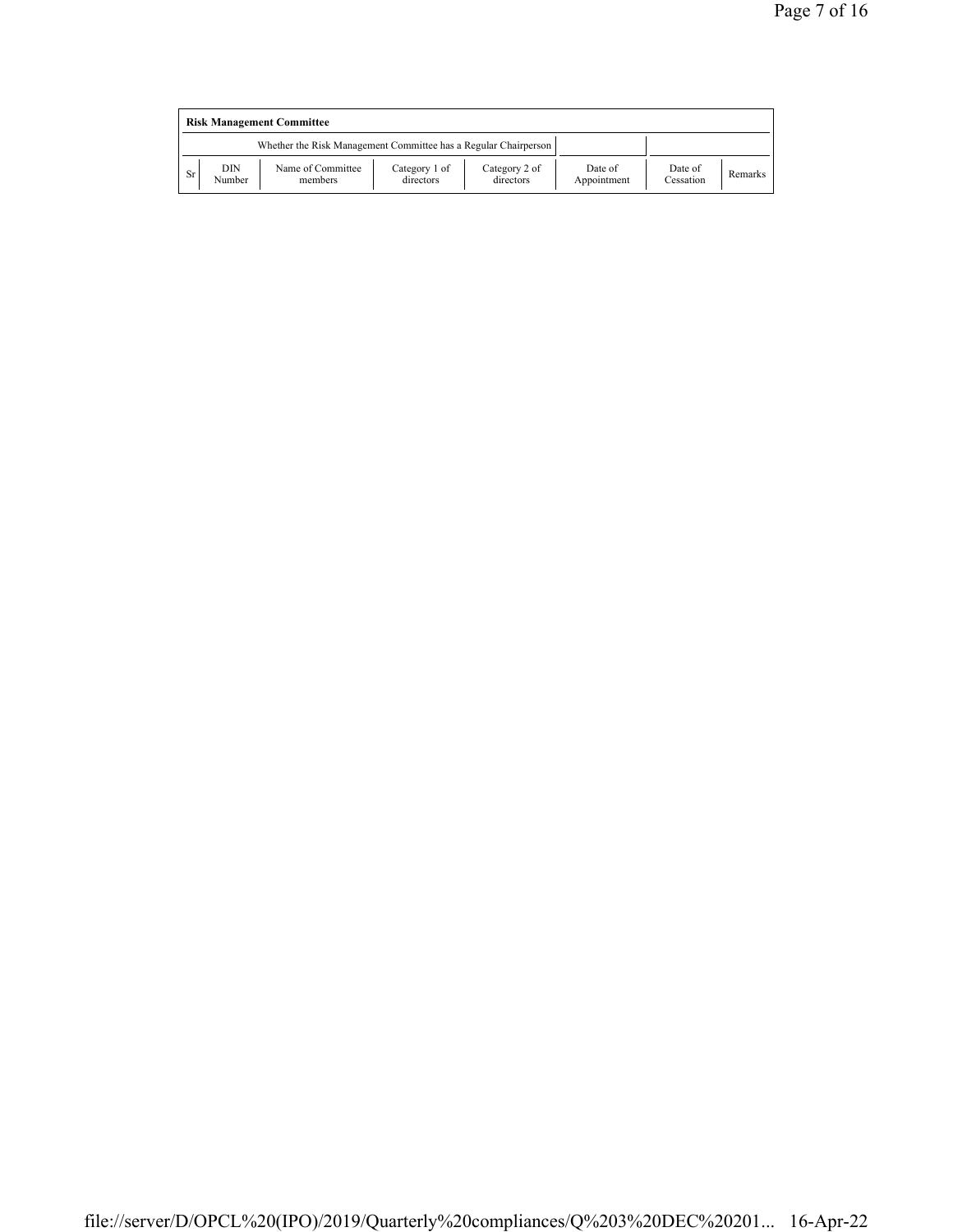|    | <b>Corporate Social Responsibility Committee</b> |                                                                                 |                            |                            |                        |                      |         |  |
|----|--------------------------------------------------|---------------------------------------------------------------------------------|----------------------------|----------------------------|------------------------|----------------------|---------|--|
|    |                                                  | Whether the Corporate Social Responsibility Committee has a Regular Chairperson |                            |                            | N <sub>0</sub>         |                      |         |  |
| Sr | DIN<br>Number                                    | Name of Committee<br>members                                                    | Category 1 of<br>directors | Category 2 of<br>directors | Date of<br>Appointment | Date of<br>Cessation | Remarks |  |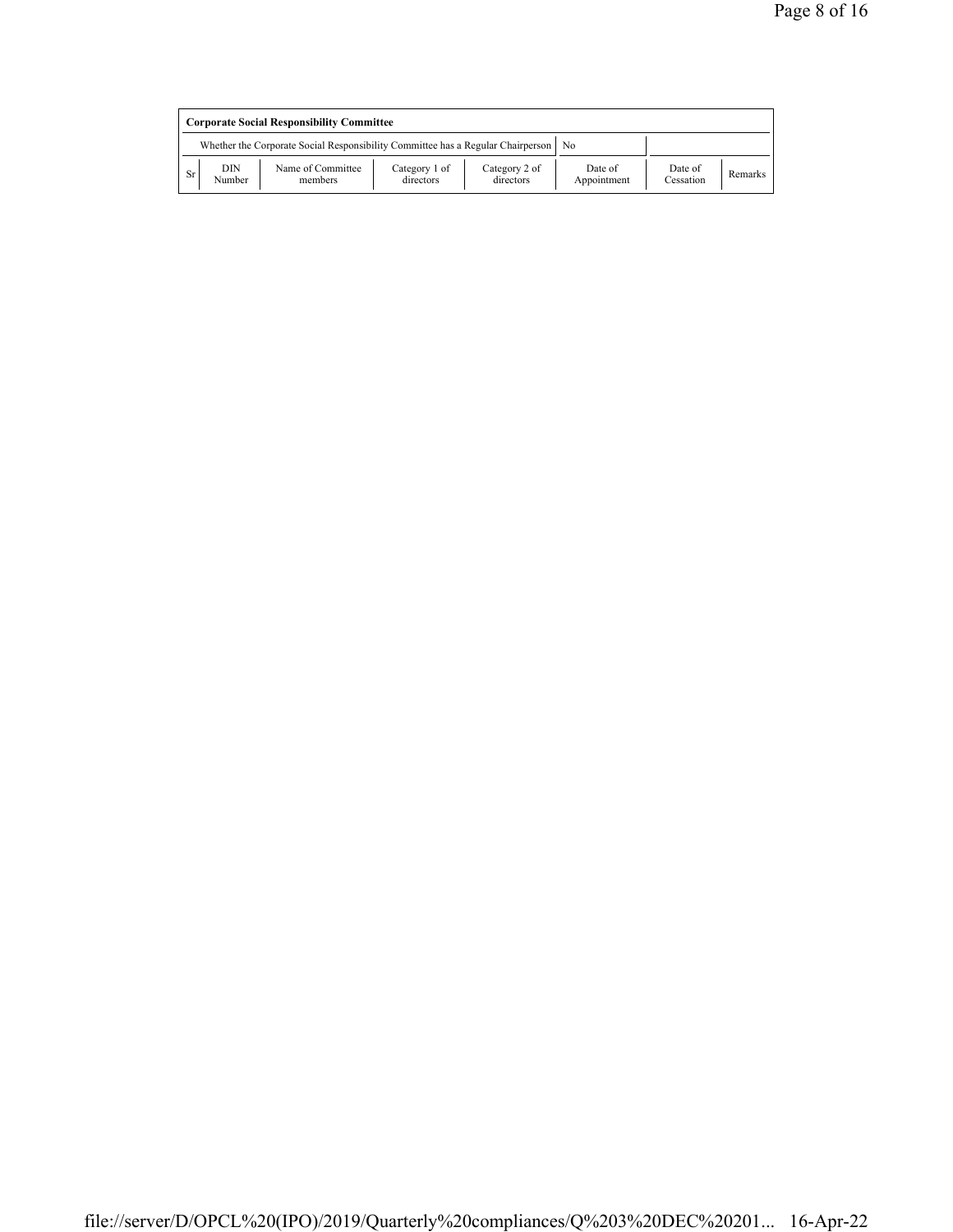|    | <b>Other Committee</b> |                              |                            |                            |                            |         |
|----|------------------------|------------------------------|----------------------------|----------------------------|----------------------------|---------|
| Sr | DIN<br>Number          | Name of Committee<br>members | Name of other<br>committee | Category 1 of<br>directors | Category 2 of<br>directors | Remarks |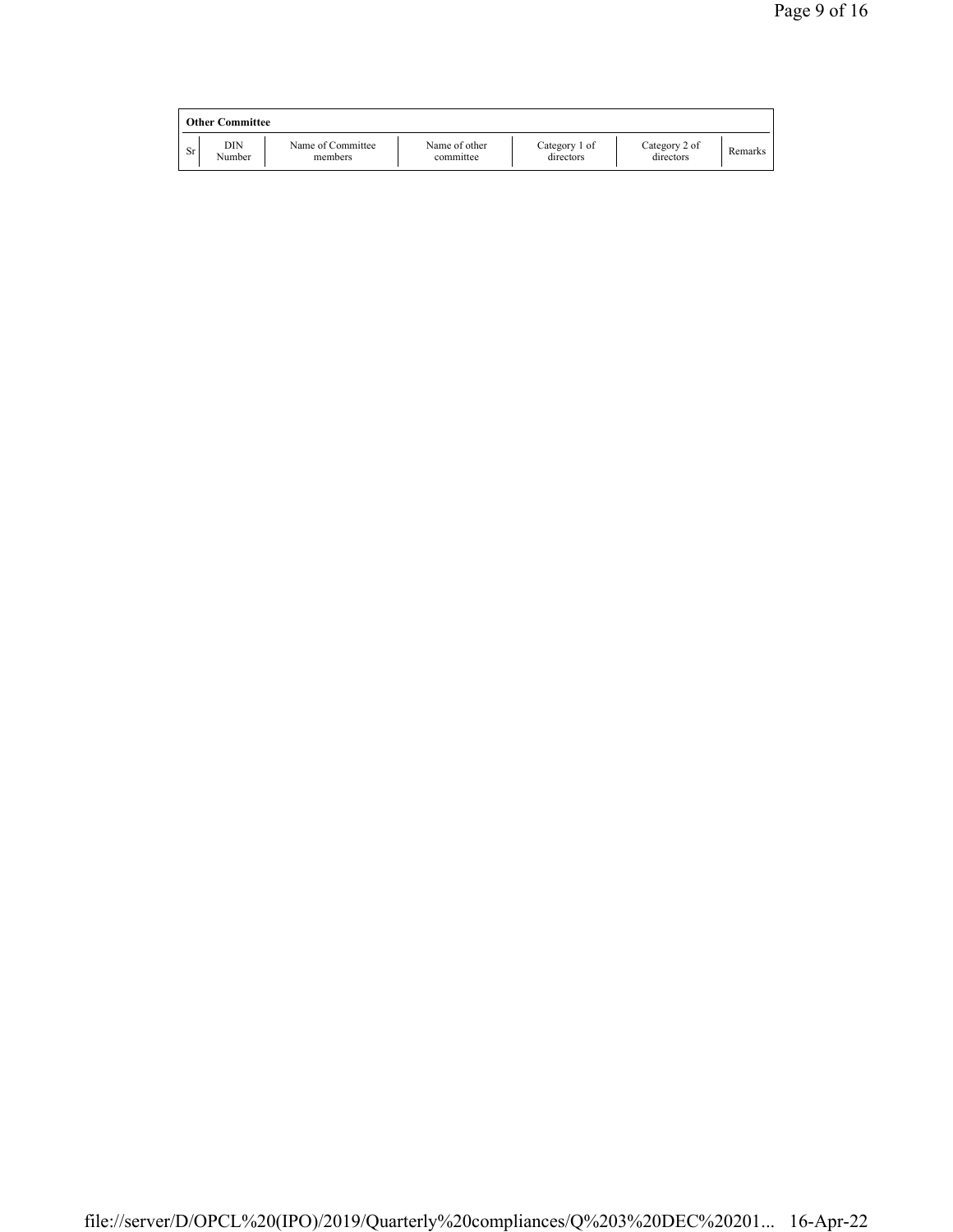|                | <b>Annexure 1</b>                                                 |                                                                     |                                                                      |                                       |                                                     |                                           |                                                           |  |
|----------------|-------------------------------------------------------------------|---------------------------------------------------------------------|----------------------------------------------------------------------|---------------------------------------|-----------------------------------------------------|-------------------------------------------|-----------------------------------------------------------|--|
|                | <b>Annexure 1</b>                                                 |                                                                     |                                                                      |                                       |                                                     |                                           |                                                           |  |
|                | <b>III. Meeting of Board of Directors</b>                         |                                                                     |                                                                      |                                       |                                                     |                                           |                                                           |  |
|                |                                                                   | Disclosure of notes on meeting of<br>board of directors explanatory |                                                                      |                                       |                                                     |                                           |                                                           |  |
| <b>Sr</b>      | $Date(s)$ of<br>meeting (if<br>any) in the<br>previous<br>quarter | $Date(s)$ of<br>meeting (if<br>any) in the<br>current quarter       | Maximum gap<br>between any two<br>consecutive (in<br>number of days) | Notes for<br>not<br>providing<br>Date | Whether<br>requirement of<br>Quorum met<br>(Yes/No) | Number of<br><b>Directors</b><br>present* | No. of Independent<br>Directors attending<br>the meeting* |  |
|                | 10-07-2019                                                        |                                                                     |                                                                      |                                       | Yes                                                 |                                           |                                                           |  |
| $\overline{2}$ | 23-07-2019                                                        |                                                                     | 12                                                                   |                                       | Yes                                                 |                                           |                                                           |  |
| 3              | 27-08-2019                                                        |                                                                     | 34                                                                   |                                       | Yes                                                 |                                           |                                                           |  |
| 4              |                                                                   | 07-10-2019                                                          | 40                                                                   |                                       | Yes                                                 | 3                                         | 3                                                         |  |
| 5              |                                                                   | 13-11-2019                                                          | 36                                                                   |                                       | Yes                                                 | 3                                         | 3                                                         |  |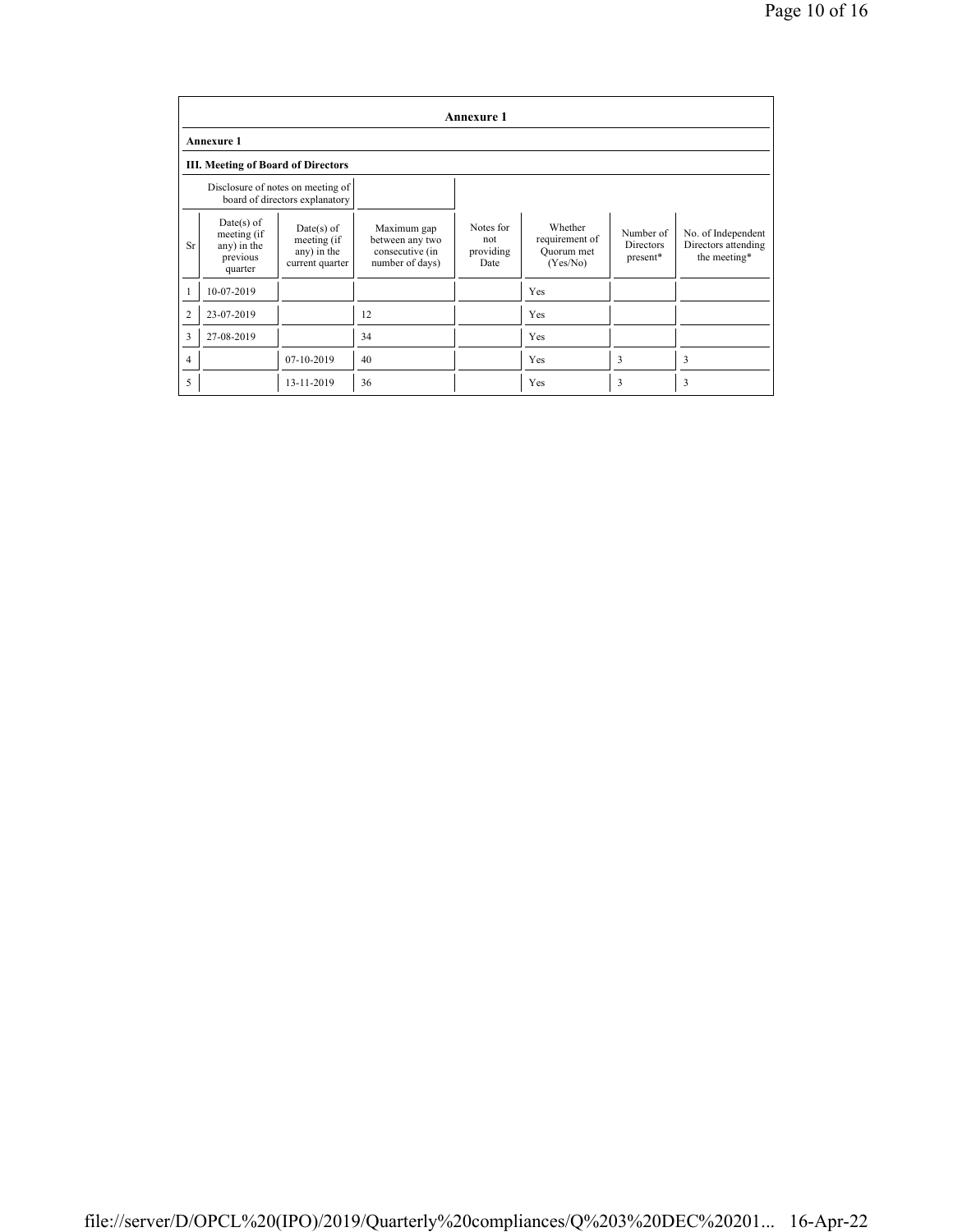|                | <b>Annexure 1</b>                                |                                                                                                                  |                                                                            |                               |                                       |                                                          |                                              |                                                                        |  |
|----------------|--------------------------------------------------|------------------------------------------------------------------------------------------------------------------|----------------------------------------------------------------------------|-------------------------------|---------------------------------------|----------------------------------------------------------|----------------------------------------------|------------------------------------------------------------------------|--|
|                | <b>IV. Meeting of Committees</b>                 |                                                                                                                  |                                                                            |                               |                                       |                                                          |                                              |                                                                        |  |
|                |                                                  |                                                                                                                  |                                                                            |                               |                                       | Disclosure of notes on meeting of committees explanatory |                                              |                                                                        |  |
| Sr             | Name of<br>Committee                             | $Date(s)$ of meeting<br>(Enter dates of<br>Previous quarter<br>and Current quarter<br>in chronological<br>order) | Maximum gap<br>between any<br>two<br>consecutive (in<br>number of<br>days) | Name of<br>other<br>committee | Reson for<br>not<br>providing<br>date | Whether<br>requirement<br>of Quorum<br>met (Yes/No)      | Number<br>of<br><b>Directors</b><br>present* | No. of<br>Independent<br><b>Directors</b><br>attending the<br>meeting* |  |
| $\mathbf{1}$   | Audit<br>Committee                               | 22-07-2019                                                                                                       |                                                                            |                               |                                       | Yes                                                      |                                              |                                                                        |  |
| $\overline{c}$ | Nomination<br>and<br>remuneration<br>committee   | 22-07-2019                                                                                                       |                                                                            |                               |                                       | Yes                                                      |                                              |                                                                        |  |
| 3              | <b>Stakeholders</b><br>Relationship<br>Committee | 22-07-2019                                                                                                       |                                                                            |                               |                                       | Yes                                                      |                                              |                                                                        |  |
| $\overline{4}$ | Audit<br>Committee                               | 02-11-2019                                                                                                       |                                                                            |                               |                                       | Yes                                                      | 3                                            | 3                                                                      |  |
| 5              | Nomination<br>and<br>remuneration<br>committee   | 02-11-2019                                                                                                       |                                                                            |                               |                                       | Yes                                                      | 3                                            | 3                                                                      |  |
| 6              | <b>Stakeholders</b><br>Relationship<br>Committee | $02 - 11 - 2019$                                                                                                 |                                                                            |                               |                                       | Yes                                                      | 3                                            | 3                                                                      |  |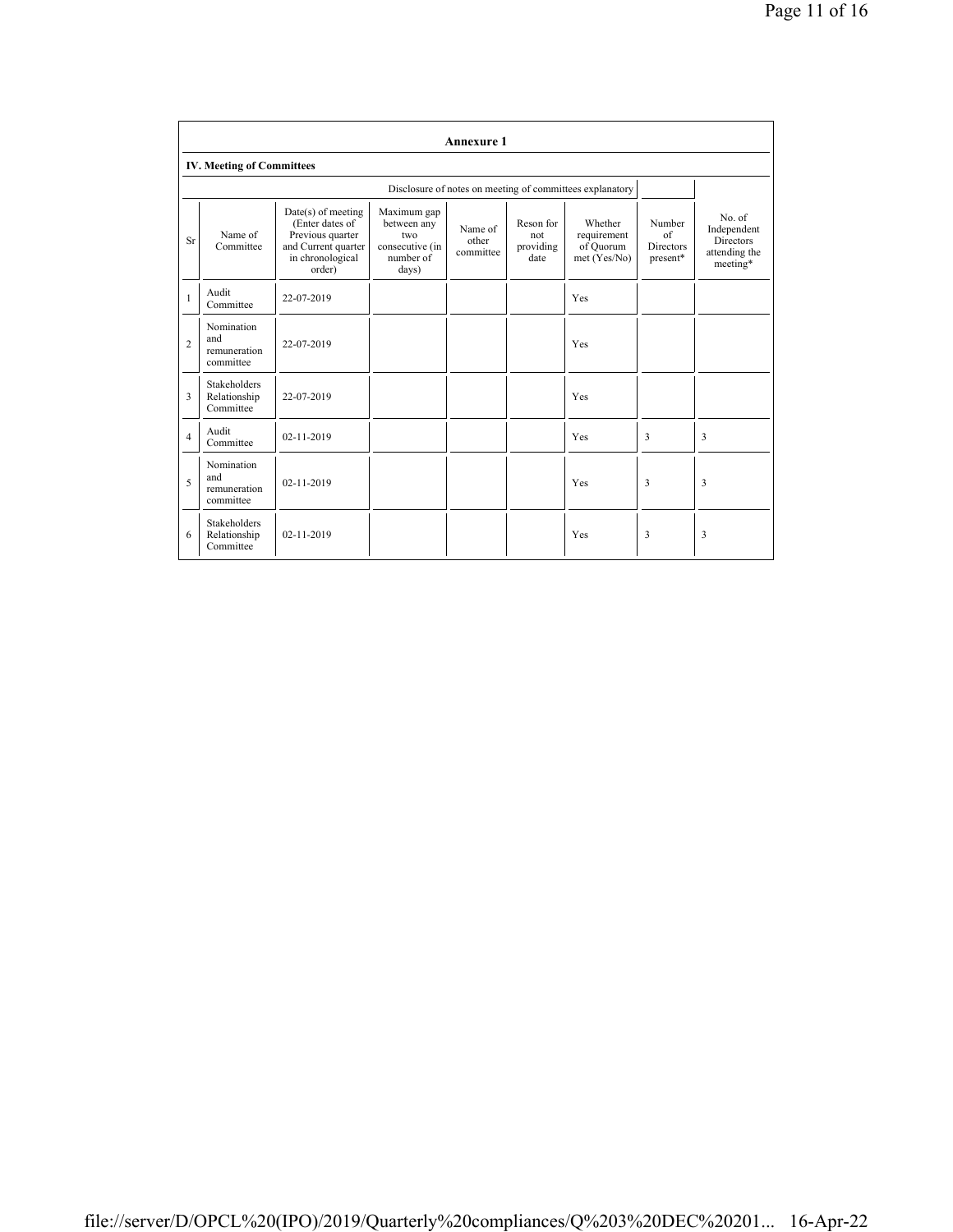|           | Annexure 1                                                                                                |                                  |                                                                    |  |  |  |  |  |
|-----------|-----------------------------------------------------------------------------------------------------------|----------------------------------|--------------------------------------------------------------------|--|--|--|--|--|
|           | V. Related Party Transactions                                                                             |                                  |                                                                    |  |  |  |  |  |
| <b>Sr</b> | Subject                                                                                                   | Compliance status<br>(Yes/No/NA) | If status is "No" details of non-<br>compliance may be given here. |  |  |  |  |  |
|           | Whether prior approval of audit committee obtained                                                        | Yes                              |                                                                    |  |  |  |  |  |
|           | Whether shareholder approval obtained for material RPT                                                    | NA                               |                                                                    |  |  |  |  |  |
| 3         | Whether details of RPT entered into pursuant to omnibus<br>approval have been reviewed by Audit Committee | Yes                              |                                                                    |  |  |  |  |  |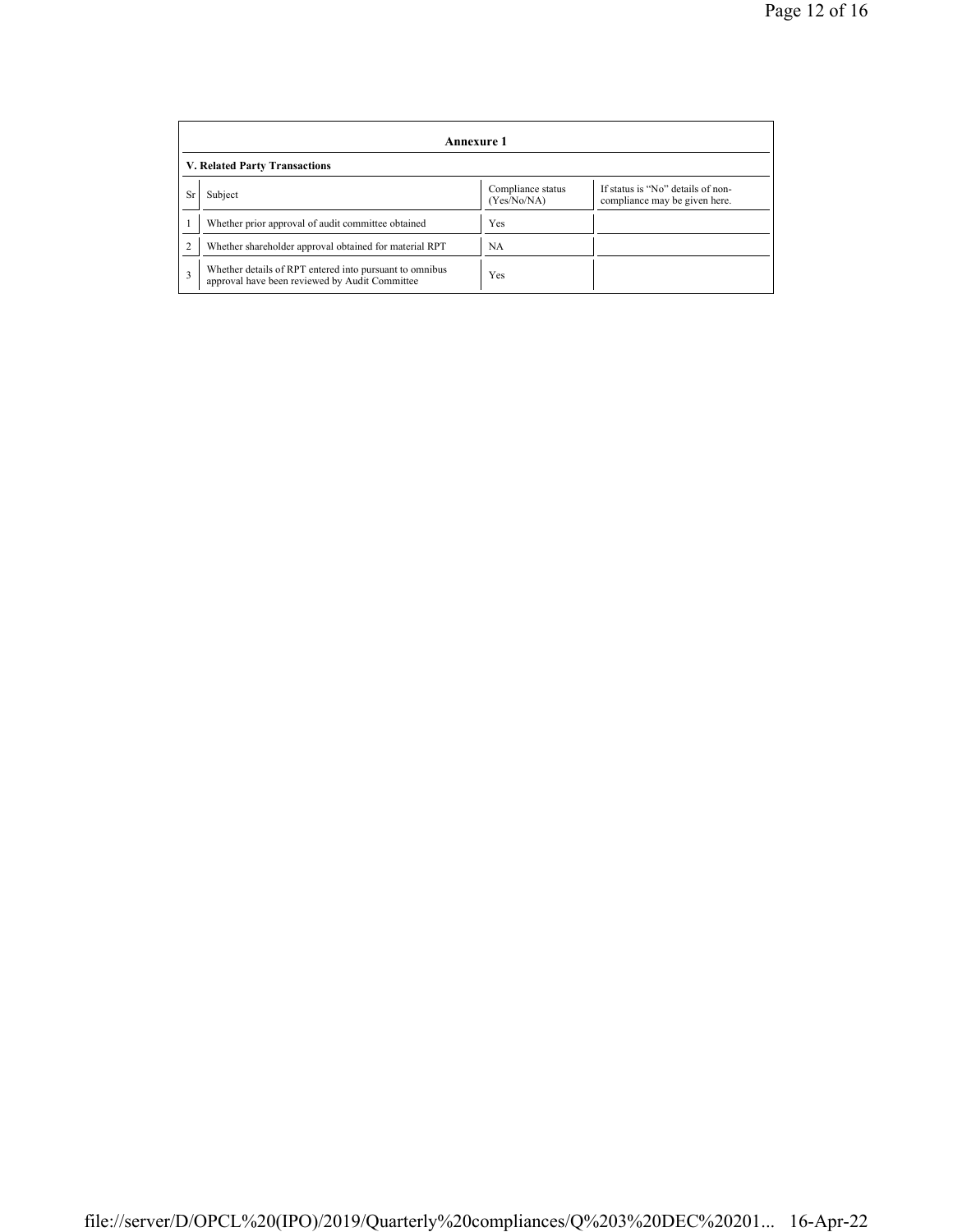|                         | <b>Annexure 1</b>                                                                                                                                                                                               |                               |  |  |  |
|-------------------------|-----------------------------------------------------------------------------------------------------------------------------------------------------------------------------------------------------------------|-------------------------------|--|--|--|
| <b>VI. Affirmations</b> |                                                                                                                                                                                                                 |                               |  |  |  |
| <b>Sr</b>               | Subject                                                                                                                                                                                                         | Compliance status<br>(Yes/No) |  |  |  |
|                         | The composition of Board of Directors is in terms of SEBI (Listing obligations and disclosure requirements)<br>Regulations, 2015                                                                                | Yes                           |  |  |  |
| $\mathfrak{D}$          | The composition of the following committees is in terms of SEBI(Listing obligations and disclosure<br>requirements) Regulations, 2015 a. Audit Committee                                                        | <b>Yes</b>                    |  |  |  |
| 3                       | The composition of the following committees is in terms of SEBI(Listing obligations and disclosure<br>requirements) Regulations, 2015. b. Nomination & remuneration committee                                   | Yes                           |  |  |  |
| $\overline{4}$          | The composition of the following committees is in terms of SEBI(Listing obligations and disclosure<br>requirements) Regulations, 2015. c. Stakeholders relationship committee                                   | Yes                           |  |  |  |
| 5                       | The composition of the following committees is in terms of SEBI(Listing obligations and disclosure<br>requirements) Regulations, 2015. d. Risk management committee (applicable to the top 500 listed entities) | <b>NA</b>                     |  |  |  |
| 6                       | The committee members have been made aware of their powers, role and responsibilities as specified in SEBI<br>(Listing obligations and disclosure requirements) Regulations, 2015.                              | Yes                           |  |  |  |
| $\overline{7}$          | The meetings of the board of directors and the above committees have been conducted in the manner as<br>specified in SEBI (Listing obligations and disclosure requirements) Regulations, 2015.                  | Yes                           |  |  |  |
| 8                       | This report and/or the report submitted in the previous quarter has been placed before Board of Directors.                                                                                                      | Yes                           |  |  |  |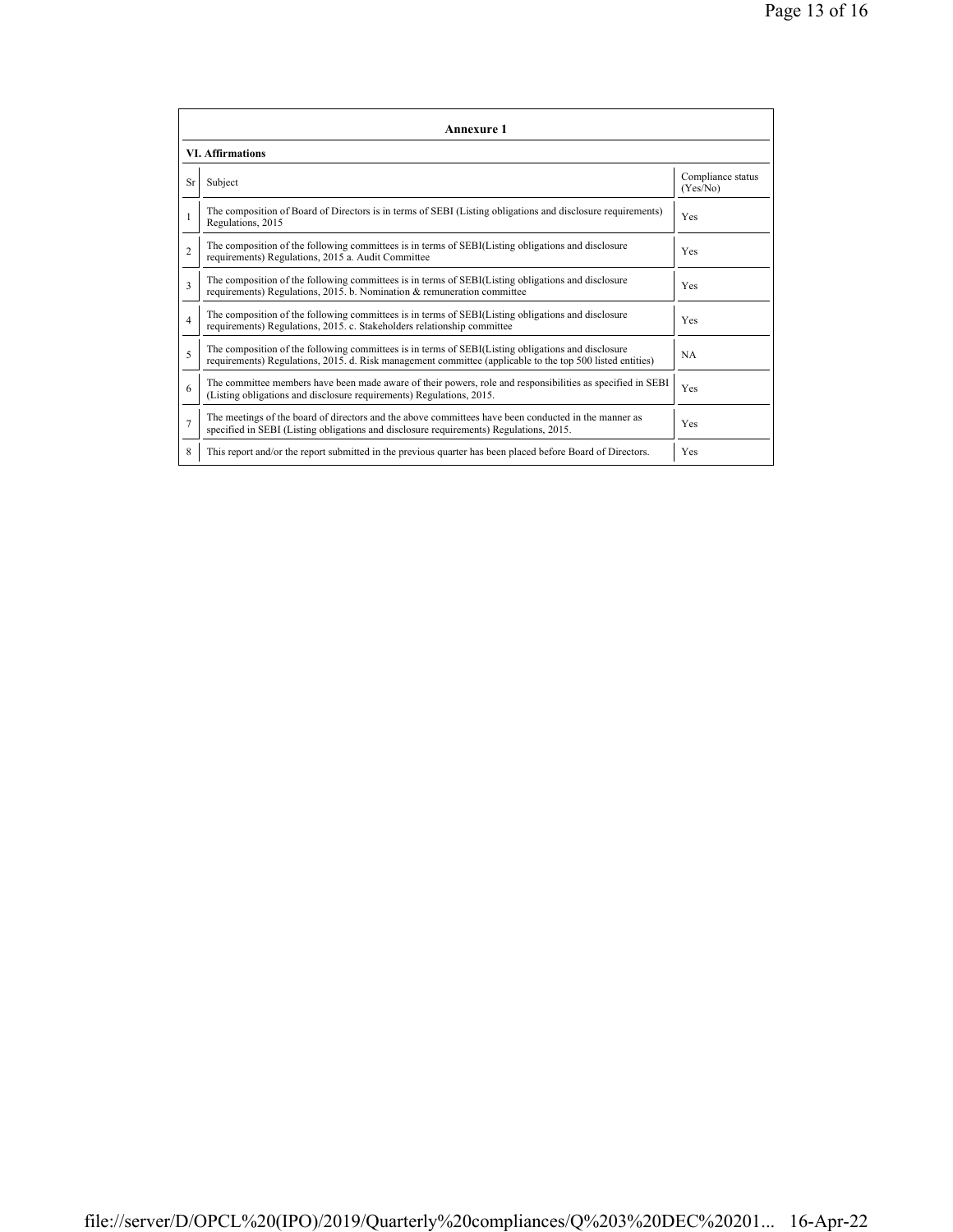| Annexure 1 |                   |                    |  |
|------------|-------------------|--------------------|--|
| <b>Sr</b>  | Subject           | Compliance status  |  |
|            | Name of signatory | OM PRAKASH AGARWAL |  |
|            | Designation       | Managing Director  |  |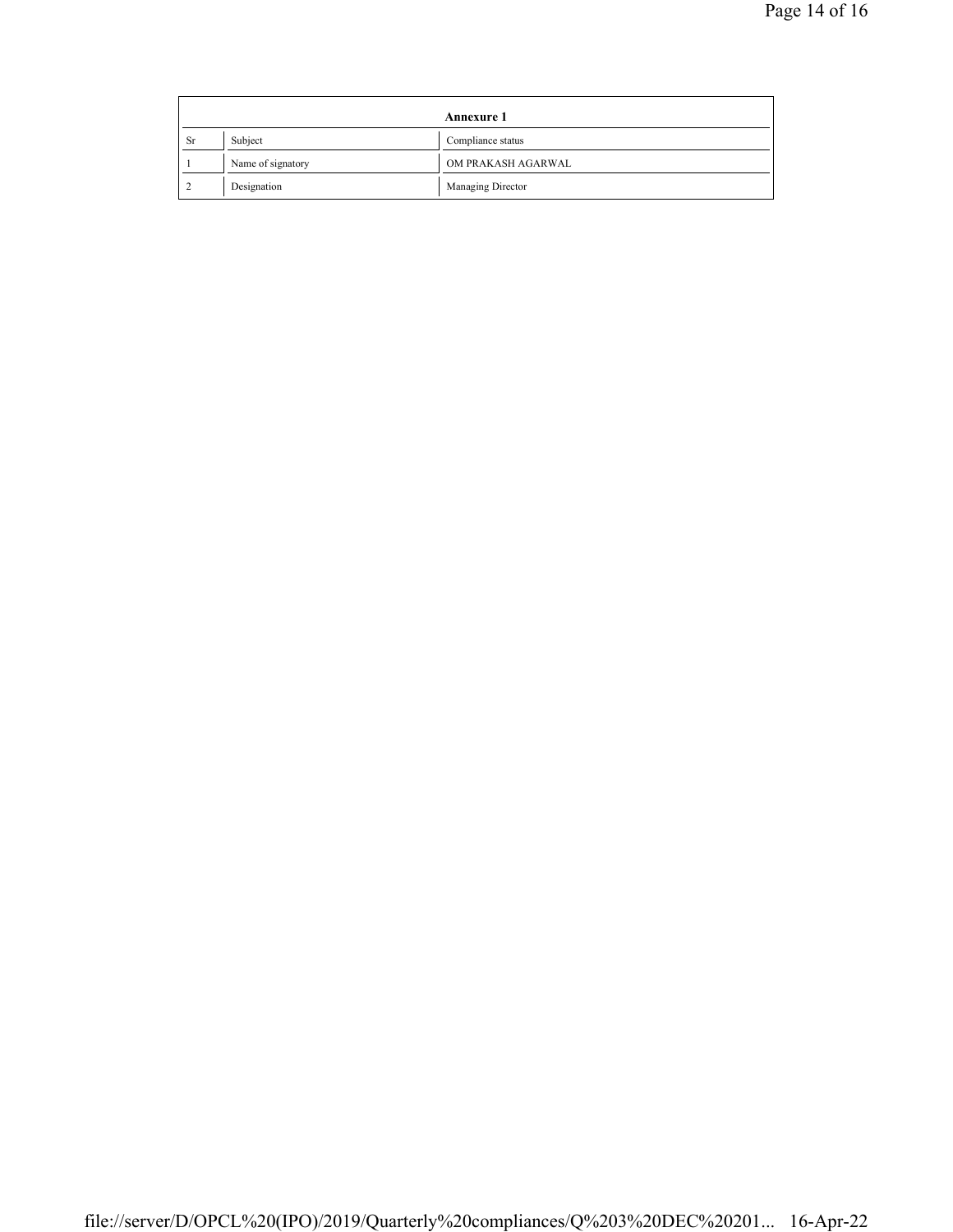| <b>Signatory Details</b> |                    |  |
|--------------------------|--------------------|--|
| Name of signatory        | OM PRAKASH AGARWAL |  |
| Designation of person    | Managing Director  |  |
| Place                    | <b>AGRA</b>        |  |
| Date                     | 31-12-2019         |  |